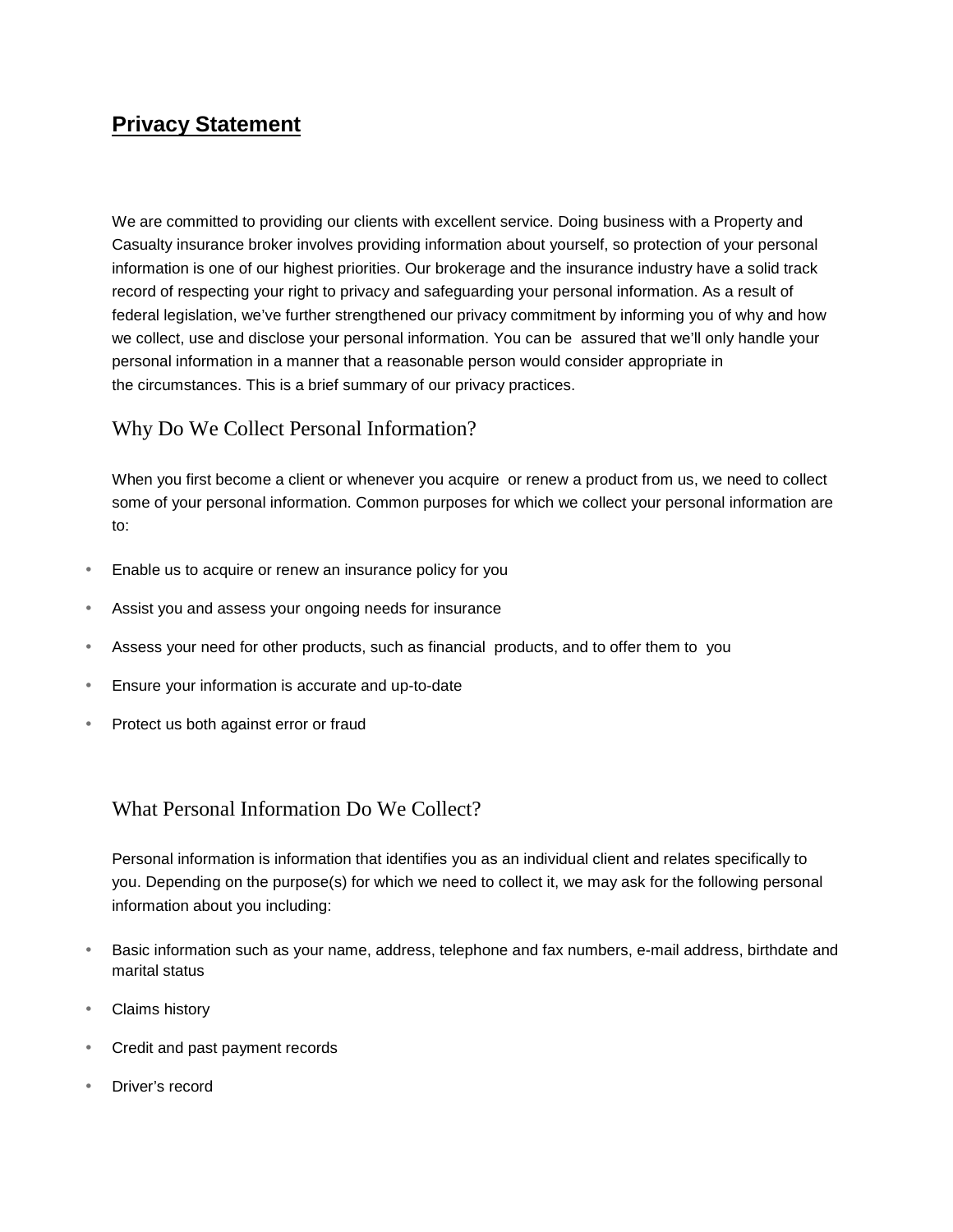- Details about your property such as the value of your home and its contents
- Medical information such as any condition that may affect the operation of a vehicle
- Employment information

### We May Obtain This Information From

- You
- Insurance companies
- Other insurance brokers or agents
- Credit organizations
- Motor vehicle and driver licensing authorities
- Financial institutions
- Medical professionals

#### Who Do We Disclose Your Personal Information Too?

For many of the purposes identified above, we will need to share your personal information with others in order to serve your needs. These other parties commonly include:

- Insurance companies
- Other insurance brokers or agents
- Credit organizations
- Professionals working with us such as adjusters or lawyers
- Financial institutions. For example, the organization that carries your mortgage.

#### How Do We Protect Your Personal Information?

In order to protect your personal information and right to privacy, we will:

- Not collect, use or disclose your personal information for any purpose other that those that we identify to you.
- Keep your personal information only for as long as we need it to filfill the slated purpose or as required by law.
- Maintain your personal information in as accurate, complete and up-to-date a form as possible.